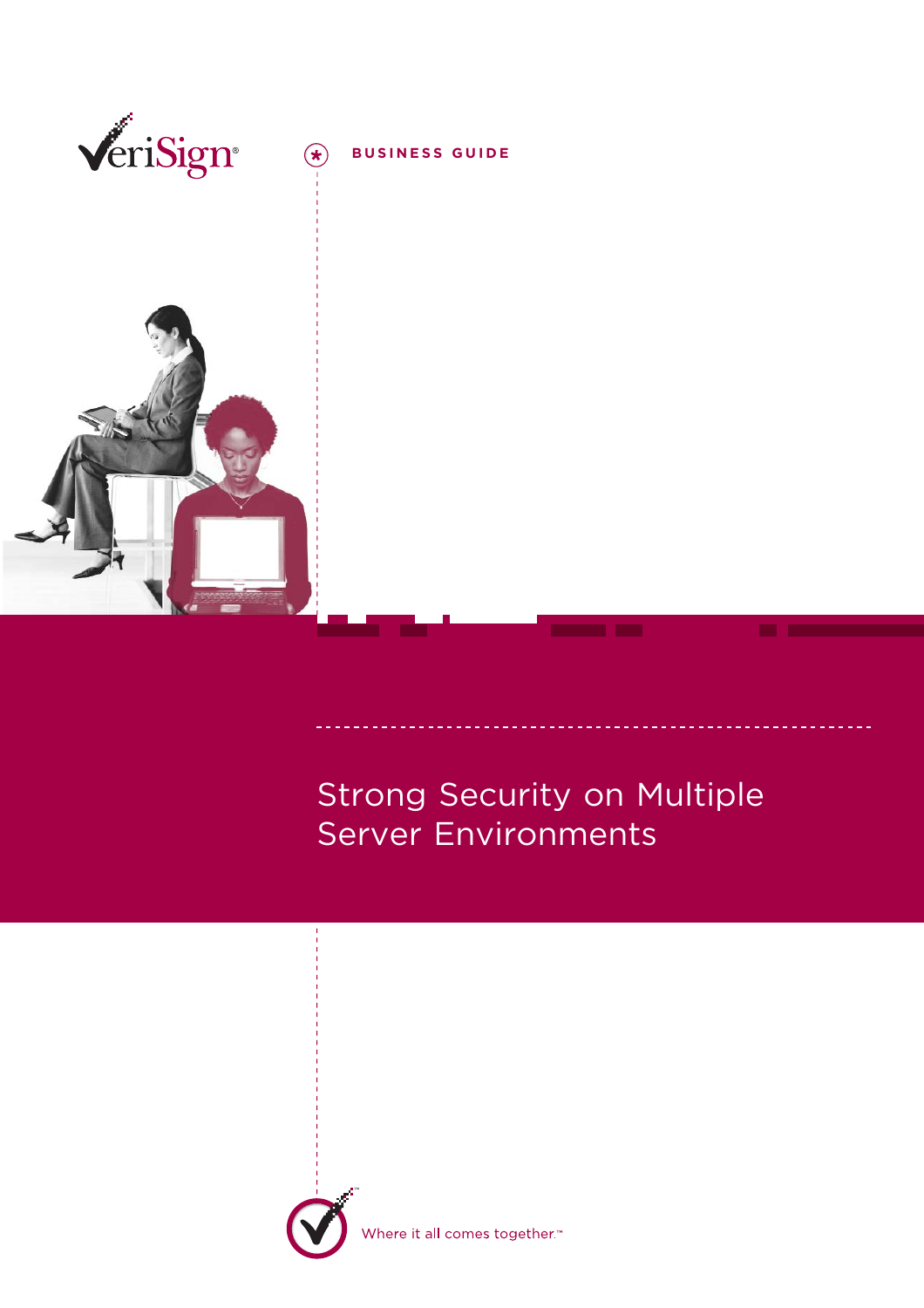

## **BUSINESS GUIDE**

### **CONTENTS**

| + Introduction                                                                                                                                                                                                 | 3                                                         |
|----------------------------------------------------------------------------------------------------------------------------------------------------------------------------------------------------------------|-----------------------------------------------------------|
| + Security Solutions -<br>The Digital ID System<br>A brief review of SSL<br>SSL - The protocol<br>What Is a Digital ID?<br>How Do Digital IDs Work?<br>How Do SSL Certificates Work?<br>What Do End-Users See? | 3<br>3<br>$\overline{3}$<br>$\overline{4}$<br>4<br>4<br>5 |
| + The Needs of Your Organisation<br>The Size of Your Network<br>Change Within Your Network<br>Cross-Departmental Coordination<br>The Needs of Your End Users                                                   | 5<br>5<br>6<br>6<br>6                                     |
| + The Managed PKI for SSL System<br>The Managed PKI for SSL Administrator<br>Instant Enrolment for SSL Certificates                                                                                            | 6<br>6<br>6                                               |
| + For More Information<br>Other VeriSign Solutions                                                                                                                                                             | 7<br>7                                                    |
| + Appendix A - Supported Servers<br>Managed PKI for SSL - Supported Servers<br>Managed PKI for SSL - Premium Edition                                                                                           | 7<br>8                                                    |

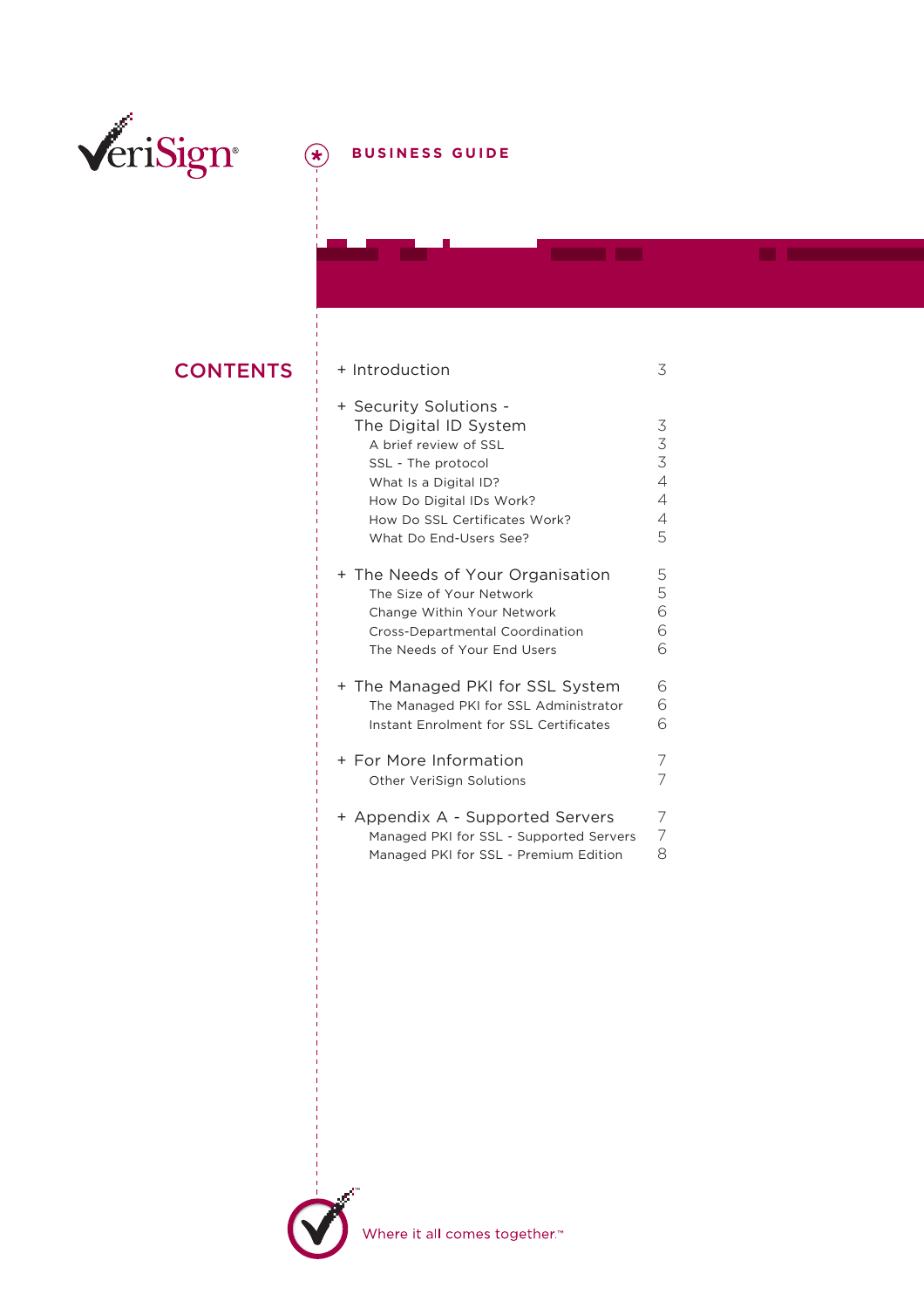

#### + Introduction

In today's businesses, electronic communication is a central part of the everyday flow of information, and privacy is a top priority. Whether your company conducts sales over the Internet or hosts a company-specific network, you want to know that your communications are safe from unauthorised interference.

For information exchange between servers and client browsers and server-to-server, load balancing devices and SSL accelerators, SSL Certificates from VeriSign, Inc. have become recognised as the bottom line in security. Working with the Secure Sockets Layer (SSL) protocol for encryption, SSL Certificates protect businesses against site spoofing, data corruption and repudiation of agreements. They assure customers that it is safe to submit personal information and provide colleagues with the trust they need to share sensitive business information.

For companies with multiple servers and load balancing devices in their network, VeriSign now offers the option of locally managing your SSL Certificates with Managed PKI for SSL. If you need to secure five or more servers, enrolments and cancellations can become cumbersome when managed one by one. With Managed PKI for SSL, you save money by purchasing your SSL Certificates in bulk, then save time by issuing your own IDs to servers and load balancing devices within your organisation. You can customise your end-user support to meet your company-specific needs and integrate your server and client security systems. With Managed PKI for SSL, VeriSign provides the technical tools and back-end support you need, while an administrator at your site manages your secure network from day to day. In other words, you get VeriSign-strength security within your own control.

This paper provides you with a basic introduction to Digital ID technology and SSL Certificates from VeriSign. It then describes the reasons that you would want to consider Managed PKI for SSL as an alternative to one-byone purchasing. Finally, it will present the features you can expect if you decide Managed PKI for SSL is right for your organisation.

+ Security Solutions - The Digital ID System Given the security risks involved in conducting business on-line, what does it take to make your Internet transactions and company communications safe? Industry leaders agree that the answer is the VeriSign Digital ID or SSL Certificate. VeriSign has issued over 485,000 Digital IDs. Companies using VeriSign's Digital IDs include 90 of the Fortune 100 companies and all of the Relevant Knowledge Inc. Top 20 Commerce Sites.

SSL stands for Secure Sockets Layer. A socket in this context refers to the connection established between a client and a server.

#### A brief review of SSL

Netscape Communications originally developed SSL in 1994 at the same time that the original web browser, Netscape Navigator, was launched. SSL was thereafter included in every version of the Netscape browser and thus gained distribution in million of computers worldwide. Microsoft used SSL V2.0 as the model for the development of the PCT (Private Communications Technology) protocol that was embedded in the Internet Explorer browser. In 1996 SSL V3.0 was introduced, including some features that had originally appeared in PCT as well as features related to user validation and data confidentiality. Netscape turned over SSL V3.0 to the Internet Engineering Task Force (IEFT), the large open international community of network designers, operators, vendors and researchers concerned with the evolution of the Internet architecture and the smooth operation of the Internet. The IETF has "officially" renamed SSL as TLS (Transport Layer Security) and is working on several RFCs seeking wider adoption of the TLS protocol and approach.

#### SSL - The protocol

SSL is implemented as an intermediate network layer, operating between the TCP/IP network layer and the application level layer (where other protocols such as HTTP or IMAP operate).



**Network -** TCP/IP facilitates the delivery of network packets between network points. TCP/IP is a peer to peer protocol (e.g. a client connects to a server). The life of such a connection is determined by the duration of the particular exchange.

**Application Layer -** The application layer refers to a common protocol that applications utilise to communicate over an established TCP/IP connection. In the case of browsers and servers, the HTTP protocol is used. Application layer communications are initiated when a client establishes a TCP/IP connection with a server.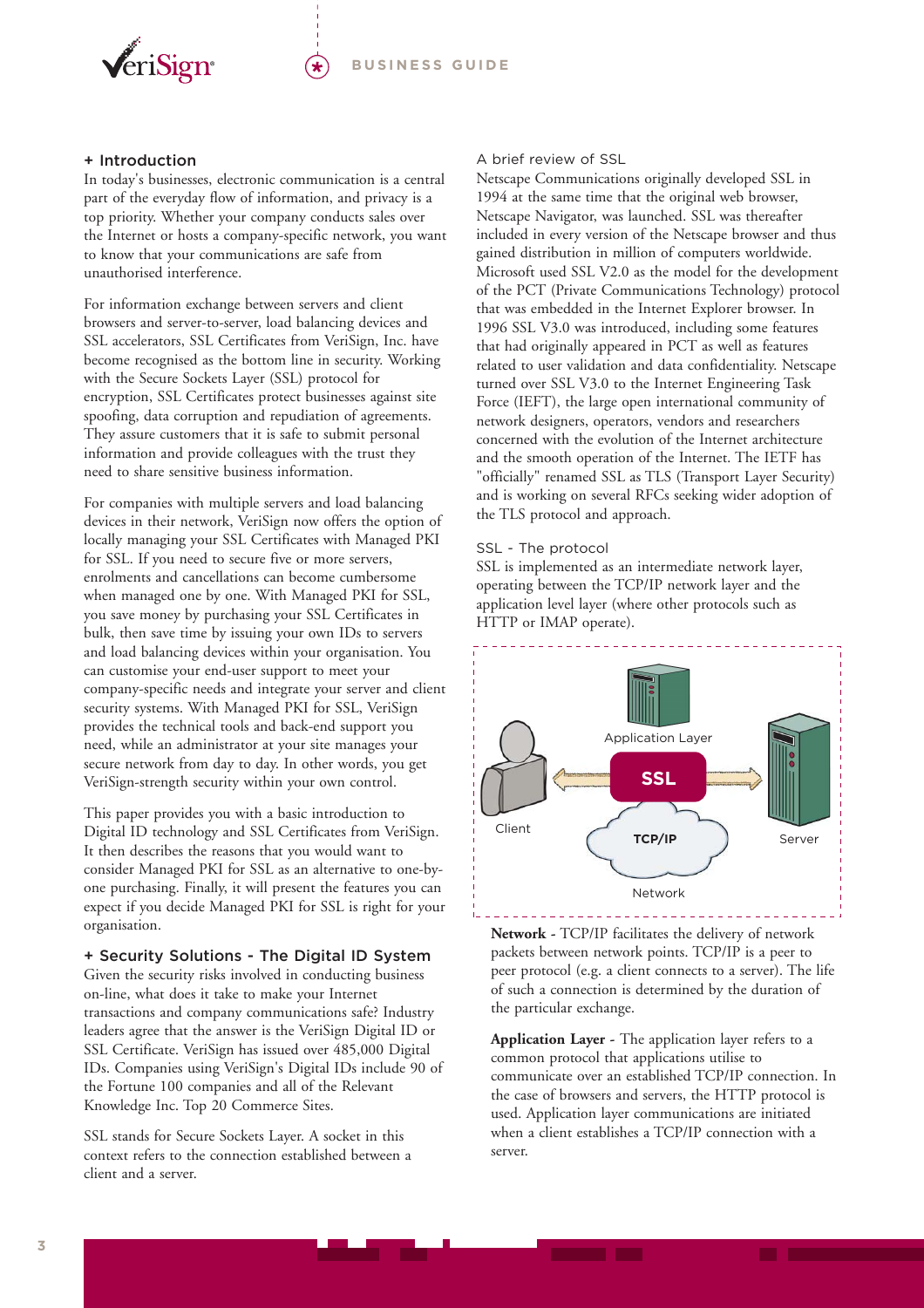

**SSL Layer -** SSL is used to authenticate endpoints and secure the contents of the application level communication. The SSL transaction initiation (handshake) establishes the identity of the peers as well as an encryption method and key in a secure manner. The application level communication can then commence. All incoming traffic is decrypted by the SSL layer and passed on to the application; similarly, outgoing traffic is encrypted by the SSL layer before transmission.

It is important to note that while typically HTTP applications operate on server port 80, SSL-secured HTTP (HTTPS) applications operate on port 443.

#### What Is a Digital ID?

A Digital ID, also known as a digital certificate or SSL certificate, is the electronic equivalent to a passport or business license. It is a credential issued by a trusted authority that individuals or organisations can present electronically to prove their identity or their right to access information.

When a Certification Authority (CA) such as VeriSign issues Digital IDs, it verifies that the owner is not claiming a false identity. Just as when a government issues a passport it is officially vouching for the identity of the holder, when a CA gives your business a digital certificate it is putting its name behind your right to use your company name and Web address.

#### How Do Digital IDs Work?

The solution to problems of identification, authentication and privacy in computer-based systems lies in the field of cryptography. Due to the non-physical nature of electronic communication, traditional methods of physically marking transactions with a seal or signature are useless. Rather, some mark must be coded into the information itself in order to identify the source and provide privacy against eavesdroppers.

One widely used tool for privacy protection is what cryptographers call a "secret key." Log-on passwords and cash card PINs are examples of secret keys. Consumers share these secret keys only with the parties they want to communicate with, such as an on-line subscription service or a bank. Private information is then encrypted with this password and it can only be decrypted by one of the parties holding that same password.

Despite its widespread use, this secret-key system has some serious limitations. As network communications proliferate, it becomes very cumbersome for users to create and remember different passwords for each situation. Moreover, the sharing of a secret key involves inherent risks. In the

process of transmitting a password, it can fall into the wrong hands. Or one of the sharing parties might use it maliciously and then deny all action.

Digital ID technology addresses these issues because it does not rely on the sharing of secret keys. Rather than using the same key to both encrypt and decrypt data, a Digital ID uses a matched pair of keys, which are unique complements to one another. In other words, what is done by one key can only be undone by the other key in the pair.

In this type of key-pair system, your "private key" gets installed on your server and can only be accessed by you. Your "public key" gets widely distributed as part of a Digital ID. Customers, partners or employees who want to communicate privately with your server can use the public key in your Digital ID to encrypt information, and you are then the only one who can decrypt that information. Since the public key alone does not provide access to communications, you do not need to worry about who gets hold of this key.

Your Digital ID tells customers and correspondents that your public key in fact belongs to you. Your Digital ID contains your name and identifying information, your public key and VeriSign's own digital signature as certification.

#### How Do SSL Certificates Work?

VeriSign SSL Certificates allow any server to implement the Secure Sockets Layer (SSL) protocol, which is the standard technology for secure Web-based communications. SSL capability is built into server hardware, but it requires a digital certificate in order to be functional. With the latest SSL and a SSL Certificate, your website will support the following functions:

**Mutual Authentication -** The identity of both the server and the customer can be verified so that all parties know exactly who is on the other end of the transaction.

**Message Privacy -** All traffic between the server and the customer is encrypted using a unique "session key." Each session key is only used with one customer during one connection and that key is itself encrypted with the server's public key. These layers of privacy protection guarantee that information cannot be intercepted or viewed by unauthorised parties.

**Message Integrity -** The contents of all communications between the server and the customer are protected from being altered en route. All those involved in the transaction know that what they're seeing is exactly what was sent out from the other side.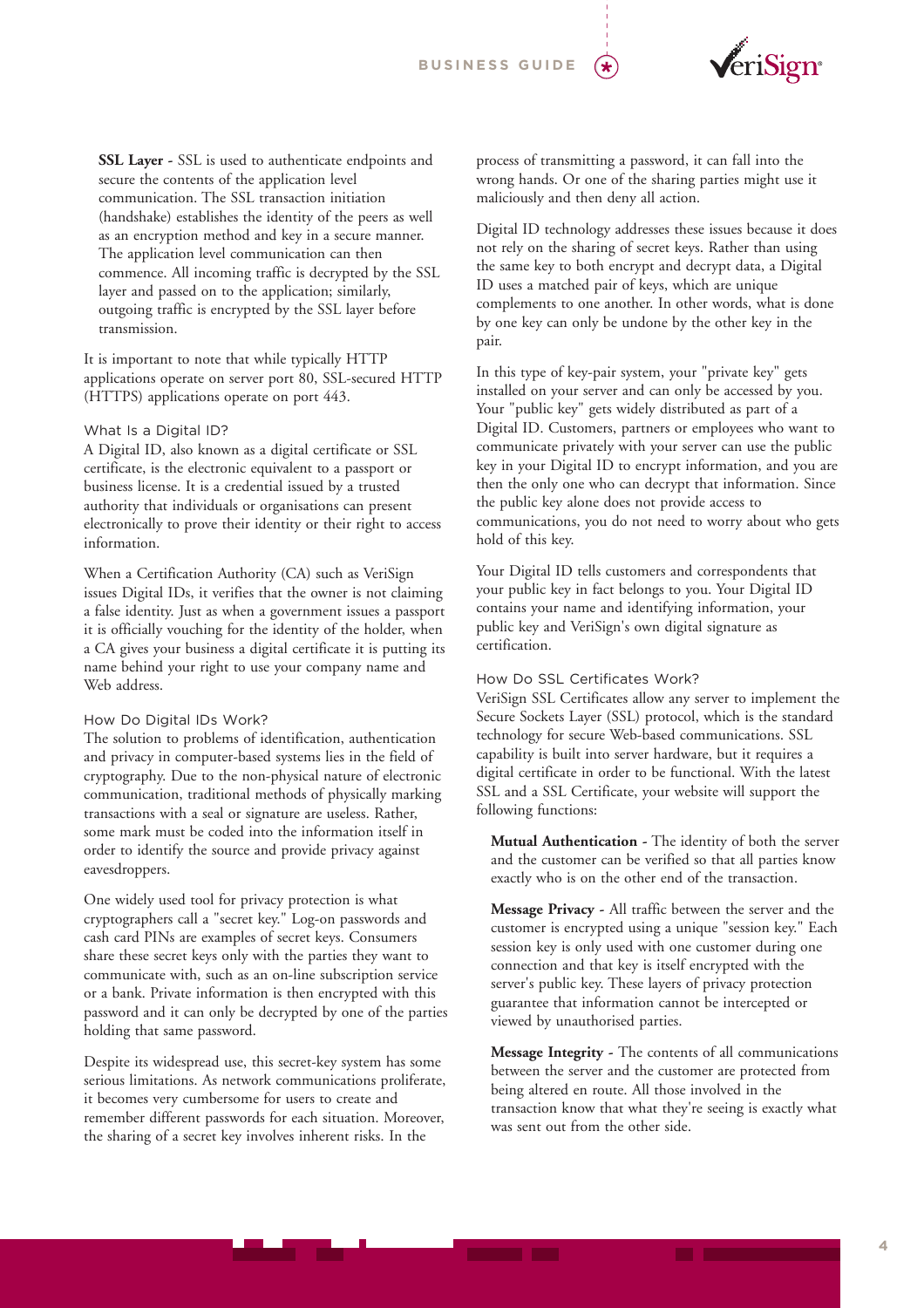

The diagram below illustrates the process that guarantees protected communications between a server and a client. All exchanges of digital certificates happen within a matter of seconds and appear seamless to the client.



All of this technology translates to online communications that are safe for you and your customers. End users know exactly who they are dealing with and feel comfortable that the information they send is not falling into unknown hands. You know that your server is receiving accurate transmissions that have not been tampered with or viewed en route.

#### What Do End-Users See?

Both the Netscape Navigator and the Microsoft Internet Explorer browsers have built-in security mechanisms to prevent users from unwittingly submitting sensitive information over insecure channels.

If a user tries to submit information to an unsecured site, the browsers will show a warning by default, such as the following:

By contrast, if a user attempts to submit information to a site with a valid SSL Certificate and an SSL connection, no such warning is sent. Furthermore, both the Microsoft and Netscape browsers provide users with a positive visual clue that they are at a secure site.

In Netscape Navigator 3.0 and earlier, the key icon in the lower left hand corner of the browser, which is normally broken, is made whole. In Netscape Navigator 4.0 and later, as well as in Microsoft Internet Explorer, the normally open padlock icon becomes shut, as shown below:

For more information, users may visually inspect the site's SSL Certificate by double clicking on the security icon. They will then see a display similar to the following:

This SSL Certificate display establishes that the site (webtrust.resource-marketing.com) really does belong to Resource Marketing Inc. of Fort Thomas, Kentucky. It also establishes that VeriSign issued the SSL Certificate and is vouching for the site's validity.

These positive visual cues only occur if the site has a valid digital certificate, issued by a Certificate Authority that is trusted by the browser. Technically, this means the CA's public key must be listed in the browser's directory of trusted roots. VeriSign's public keys are bundled with 98 percent of all of the browsers in use today. By contrast, if a site has a certificate issued by an untrusted authority, the browser will display a warning such as the following:

Similarly, if a site is falsifying its claim to a certificate (e.g. if www.hacker.com tries to use a certificate for www.bookstore.com), the user will also receive a warning, such as the following:

When you install a VeriSign SSL Certificate on your server and enable SSL, your customers and partners see clearly that they are operating in a secure environment.

#### + The Needs of Your Organisation

Once you have decided to invest in the peace of mind that comes with VeriSign SSL Certificates, you will need to decide whether one-by-one purchasing or Managed PKI for SSL meets the needs of your organisation. Following are several factors you should consider.

#### The Size of Your Network

If your company will be hosting 10 or more servers within the next year, you are a good candidate for Managed PKI for SSL. You can begin with 10 SSL Certificates and the administrator's kit. This should meet your current needs as well as additional needs for the next 12 months. You will save money through a bulk discount, while increasing efficiency significantly by eliminating the need to enrol and pay separately for each SSL Certificate.

An Administrator may select to license a certificate with up to twenty (20) servers. Furthermore, the administrator may specify the life of the certificate to be either one or two years.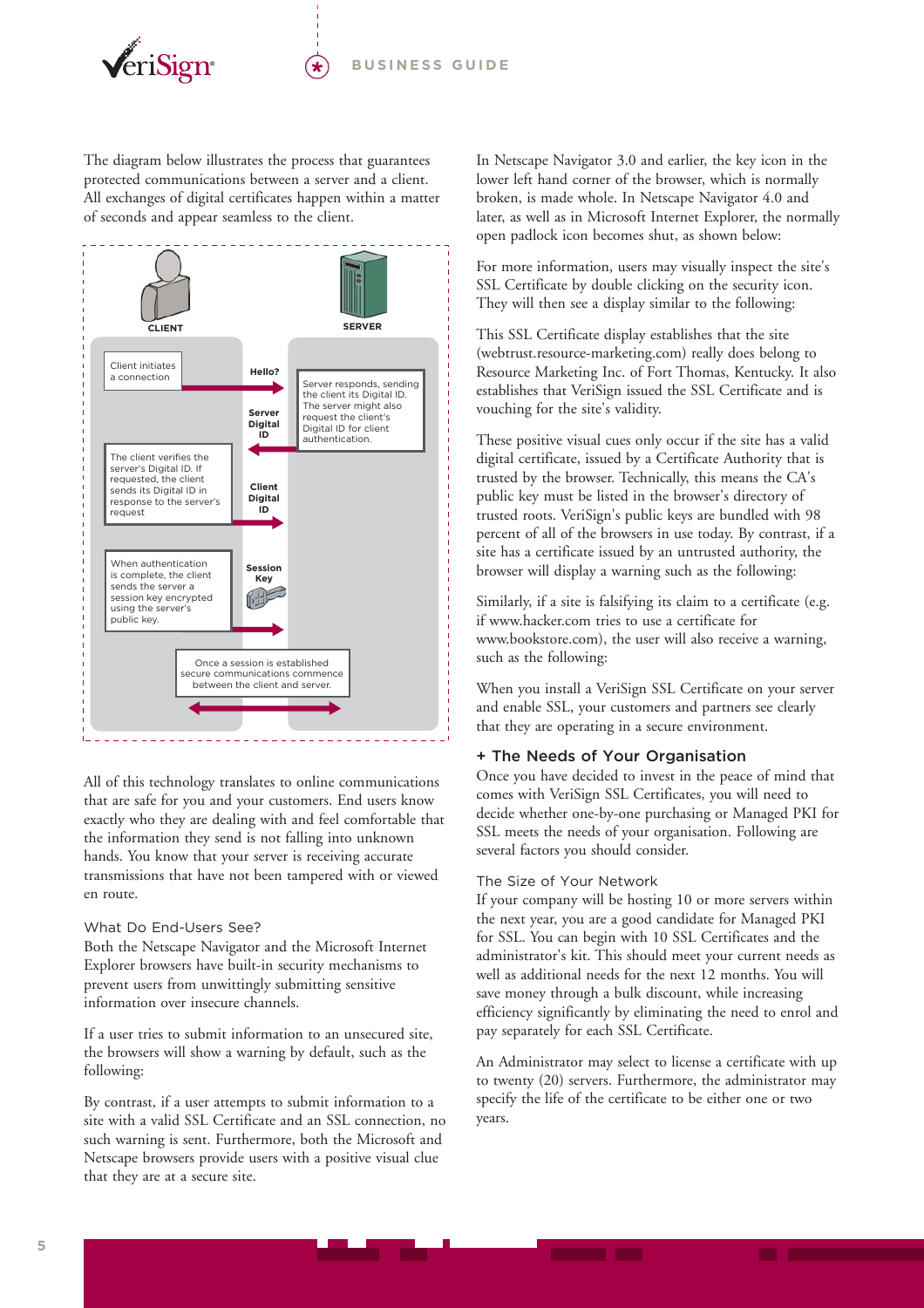

#### Change Within Your Network

If you want the ability to expand, reduce or restructure your network with no hassle, Managed PKI for SSL is the answer. With one-by-one purchasing, each addition, renewal or cancellation of a secure server must go through VeriSign's service centre. Each SSL Certificate requires 3-5 business days to be issued and must be paid for with a separate credit card processing or purchase order. When you purchase in bulk through Managed PKI for SSL, your Managed PKI for SSL administrator can issue and cancel SSL Certificates instantly, giving you superior control of your operations, especially in critical times.

#### Cross-Departmental Coordination

If several groups within your organisation are likely to work with secure servers, Managed PKI for SSL will simplify and enhance your information system management. When server hosts from each department apply separately for SSL Certificates from VeriSign, the result can be disorganisation, compromising both the efficiency and integrity of your network's security. A department might "reinvent the wheel" that has already been invented within the company, or alternatively a group might assume that a given security issue is being handled elsewhere and thus fail to address it. With one administrator distributing SSL Certificates as the need arises, you reduce the possibility for overlaps or lapses in the security of your electronic communications.

#### The Needs of Your End Users

Would your end users benefit from a Web and e-mail interface that is designed for their specific use? With Managed PKI for SSL, VeriSign provides a hosted environment for the applicable enrolment pages, certain features of which can be customised. With one-by-one management, each person hosting a secure server interacts with the VeriSign system for enrolment, renewal and cancellation. This interface, while straightforward and userfriendly, is designed for general use with any server.

If you purchase your SSL Certificates through Managed PKI for SSL, your package includes VeriSign's enrolment and support screens. You can provide instructions specific to your server software, your organisational structure or other company specifics. You can design certain features of the look and feel to better accommodate the interface your users are comfortable with and even integrate it with your personal Digital ID interface if you use Managed PKI for SSL to issue digital certificates to individuals.

When your users need technical support, they can immediately access the Managed PKI for SSL administrator within your organisation. If the problem cannot be addressed locally, the Managed PKI for SSL administrator can always contact a member of the support team at VeriSign.

#### + The Managed PKI for SSL System

Managed PKI for SSL is designed to be easily installed and administered. The following features provide the backbone of your network security system.

The Managed PKI for SSL Administrator When you use Managed PKI for SSL to manage your secure network, an administrator within your organisation oversees a local control centre to issue SSL Certificates. This Managed PKI for SSL Administrator, using a standard PC with a browser, purchases Managed PKI for SSL from VeriSign and receives the Administrator's Kit. Before issuing the Administrator's Kit, VeriSign conducts the necessary background checks to ensure that your organisation is legitimate and has the right to use the domain names being secured.

The Administrator's Kit includes all of the software necessary to establish the Managed PKI for SSL Control Centre on the administrator's PC. It also includes an optional smart card reader and a Managed PKI for SSL Administrator ID stored on a smart card.

Once the administrator's kit is installed and the Control Centre is up and running, you are ready to start issuing SSL Certificates.

#### Instant Enrolment for SSL Certificates

The local Control Centre allows users within your network to receive SSL Certificates without any manual intervention from VeriSign. Since VeriSign has already verified your company and domain names, the only approval necessary is from the Managed PKI for SSL Administrator at your organisation. The enrolment process goes as follows:

- 1. A user within your network generates a Certificate Signing Request (CSR) on the server being secured.
- 2. The user submits the CSR, along with the necessary enrolment forms, to the VeriSign Digital ID Centre.
- 3. VeriSign instantly and automatically sends a pending request to the Managed PKI for SSL Control Centre at your organisation.
- 4. The Managed PKI for SSL Administrator within your organisation validates the user's enrolment request.
- 5. VeriSign generates a SSL Certificate and sends it to the user's e-mail address.
- 6. The user downloads the SSL Certificate and installs it on the server.

All communications with VeriSign occur in protected SSL sessions and are thus safe for your company.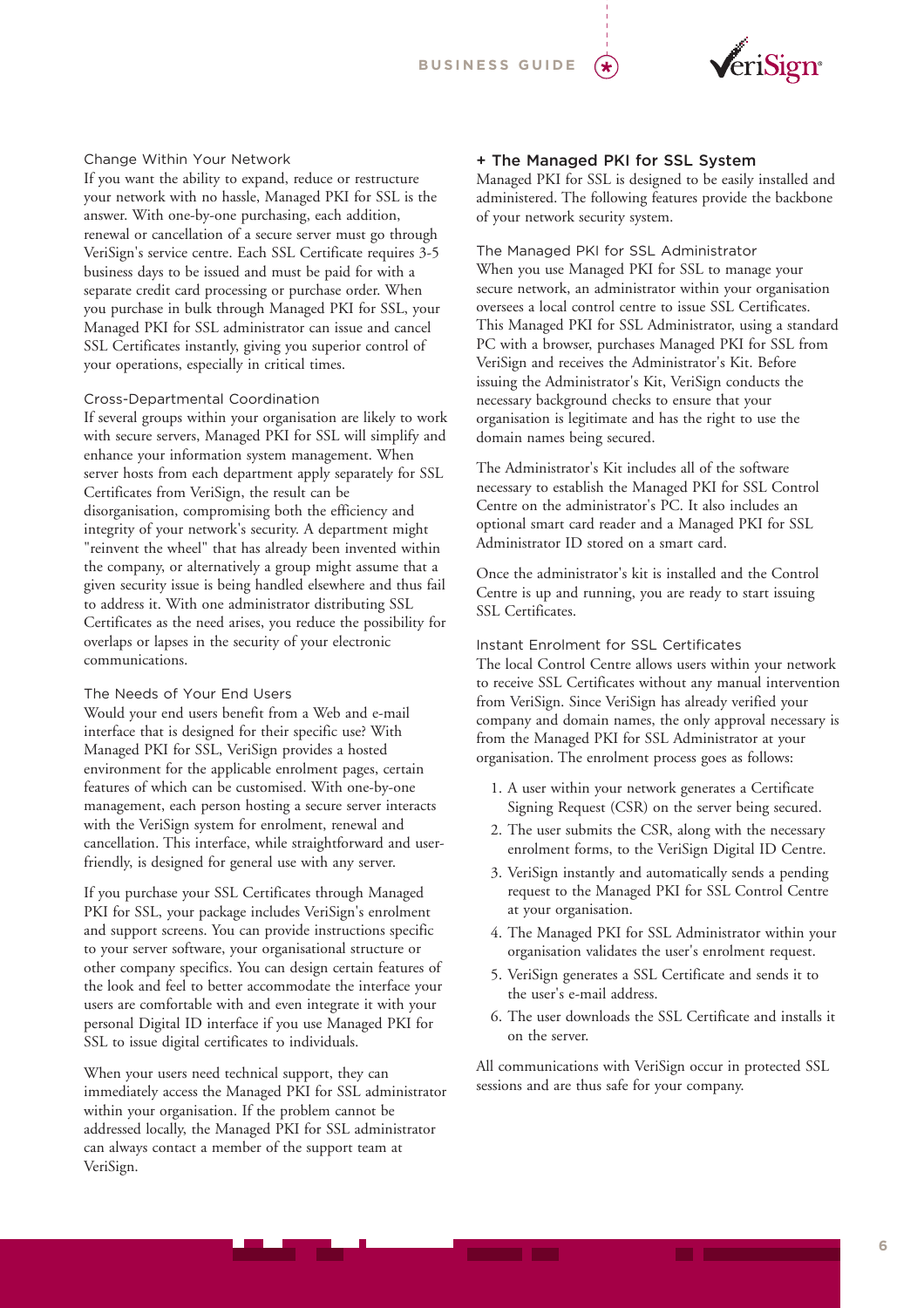

#### + For More Information

For the strongest, most reliable protection of your clientbrowser communications, VeriSign SSL Certificates are widely recognised as the industry standard. SSL Certificates allow your Internet site or corporate network to enable SSL encryption, which authenticates your server and guarantees against alteration and interception of data.

For SSL Certificate protection on multi-server networks, Managed PKI for SSL makes managing your SSL Certificates cheaper and more efficient and enhances coordination within your organisation. Managed PKI for SSL provides the options of customised end-user support, private label certification and Managed PKI for SSL for issuing digital certificates to individuals integration, making it the security system that fits the unique needs of your company.

To learn more about Managed PKI for SSL, contact a VeriSign Sales Representative at 0800 032 2101 or visit VeriSign on the Web at [http://www.verisign.co.uk/products](http://www.verisign.co.uk/products-services/security-services/ssl/ssl-certificates/index.html) [-services/security-services/ssl/sslcertificates/index.html.](http://www.verisign.co.uk/products-services/security-services/ssl/ssl-certificates/index.html)

#### Other VeriSign Solutions

VeriSign Managed PKI allows an organisation to issue digital certificates to individuals within its network. These Digital IDs can replace password log-on to a company network and allow your website to control who accesses its content. Personal Digital IDs also make it possible to send digitally signed and encrypted e-mail, using the S/MIME (Secure Multipurpose Internet Mail Extension) protocol.

If your company already uses OnSite to issue digital certificates to individuals within its network, or if you are interested in doing so, you can integrate this system with your OnSite for SSL Certificate management. The OnSite Administrator's Kit gives you the option of controlling all IDs from one Control Centre.

#### + Appendix A - Supported Servers

VeriSign has made an exceptional effort to support almost all the available servers that our customers may utilise. Below we provide a complete list of the supported servers for the customer's edification. We strive to add servers to this list so if you do not see a specific one that you may be interested in, please contact VeriSign to obtain the latest support status.

## MANAGED PKI FOR SSL - SUPPORTED SERVERS

- Advanced Businesslink
- Ingrian Networks
- Quarterdeck/StarNine
- AliBaba (WarpGroup)
- Intel
- Red Hat
- AOL/Navisoft
- Internet Factory
- $\cdot r3$
- Apache Freeware with SSLeay
- iPlanet
- Radnet
- Aventail
- Iserver
- Roxen
- BEA WebLogic
- JavaSoft
- $\cdot$  s<sub>2</sub>
- Backweb
- Lotus
- SilverStream Software
- Beyond Software
- Luckman
- Silver Stream
- Brokat
- Marimba
- Sirius Software
- C2Net Apache SSL-US
- Microsoft
- Sonic WALL
- Cacheflow
- Microsoft FrontPage 98
- Sterling Software
- Compaq
- Microsoft Visual InterDev 6.0
- Stronghold (C2Net)
- Compuserve/Spry
- Mirapoint
- Sun Microsystems
- Connect OneServer
- Mitem
- Tandem
- Consensus
- Nanoteq
- Tektonic
- Control Data Systems
- NetCentric
- Tempest Software
- Covalent
- Netscape
- Tenon (WebTen)
- Dascom
- Netscreen
- Transarc
- $\bullet$  F5
- Netscape Merchant
- Thawte Consulting
- Frontier Technologies
- Nokia
- Unify
- FTP Software
- Novell
- Unisys